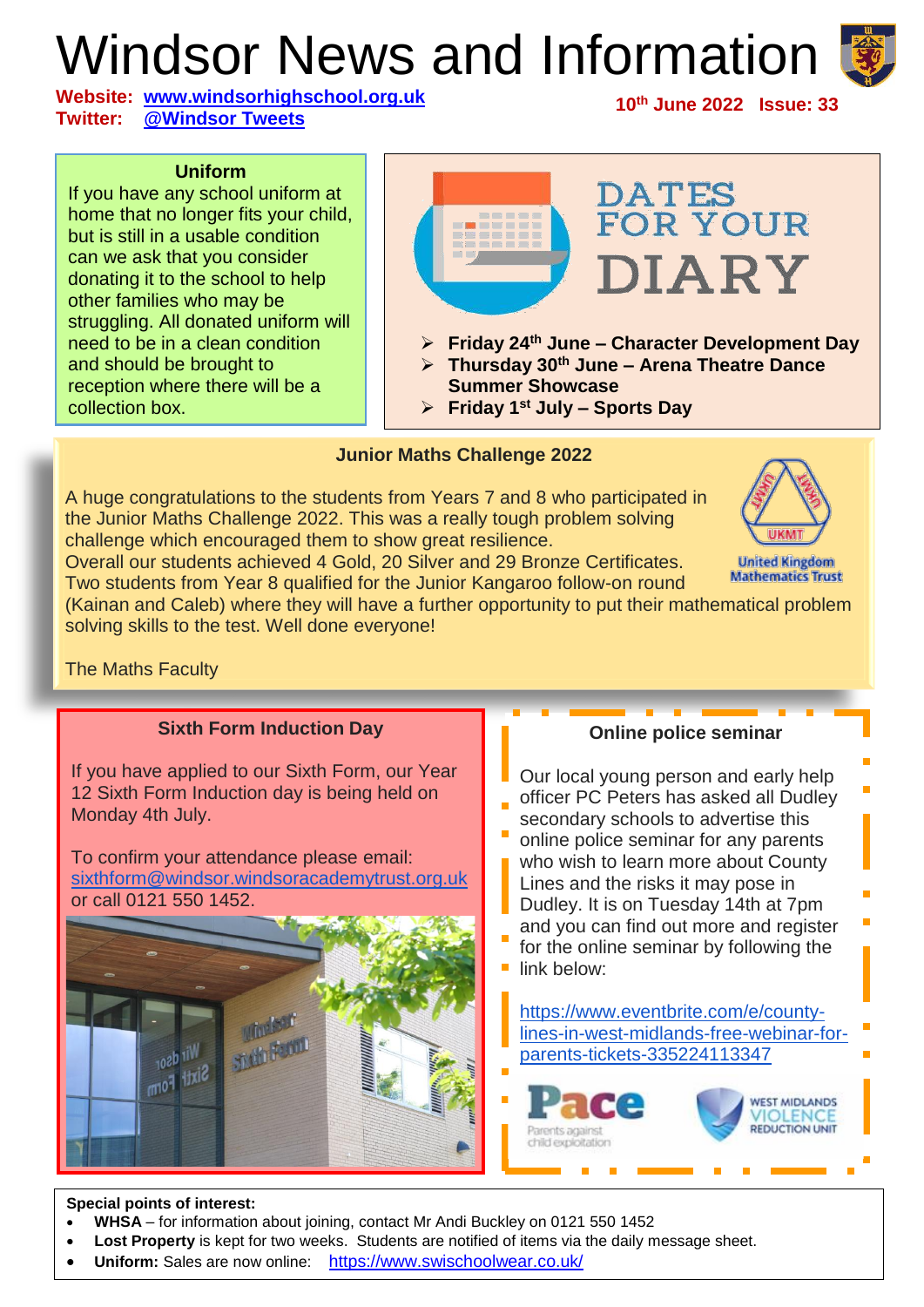### **Action for Happiness**

When facing big challenges we can still notice the little good things. Even in difficult times, there is still a lot to be grateful for. And we can actively cultivate positive feelings by looking for what's good. Our [Joyful June](https://actionforhappiness.us3.list-manage.com/track/click?u=38ea3e7c0a12909b5f17eb1ed&id=c7caf11190&e=508a5ec903) calendar is full of actions to help create more positive emotions. Please share it with others and inspire them too! You can also [download our app](https://actionforhappiness.us3.list-manage.com/track/click?u=38ea3e7c0a12909b5f17eb1ed&id=0b4127095b&e=508a5ec903) to receive daily nudges and join a supportive community putting these ideas into action.



## **Extra-Curricular Clubs and Activities**

For this half term, we are pleased to once again offer a full and varied list of extra-curricular clubs and activities for our students to participate in.



Clubs are free and all students are welcome to attend as many clubs as often as they wish. There is no need to pre-register so students can attend whichever sessions suit them, giving them the chance to experience a wide range of new things and discover new interests. We look forward to seeing as many of our students as possible taking advantage of these opportunities.

A list of the clubs and activities on offer are noted in the extra-curricular section of our website. Please use the link below:



[https://www.windsorhighschool.org.uk/school-life/extra-curricular](https://www.windsorhighschool.org.uk/school-life/extra-curricular-activities/extra-curricular-activities-and-clubs/)[activities/extra-curricular-activities-and-clubs/](https://www.windsorhighschool.org.uk/school-life/extra-curricular-activities/extra-curricular-activities-and-clubs/)

**Rounder's Fixtures for Year 7-10**

Fixtures in June

Thurs 16th June v Hagley home

Tues 21st June v The Link away

#### **Rounder's Results – Windsor Vs Earls**

U13 Won 15 1/2 - 6 1/2 Girl of the game: Alyssa

U15 Lost 15-12 Girl of the game: Holly